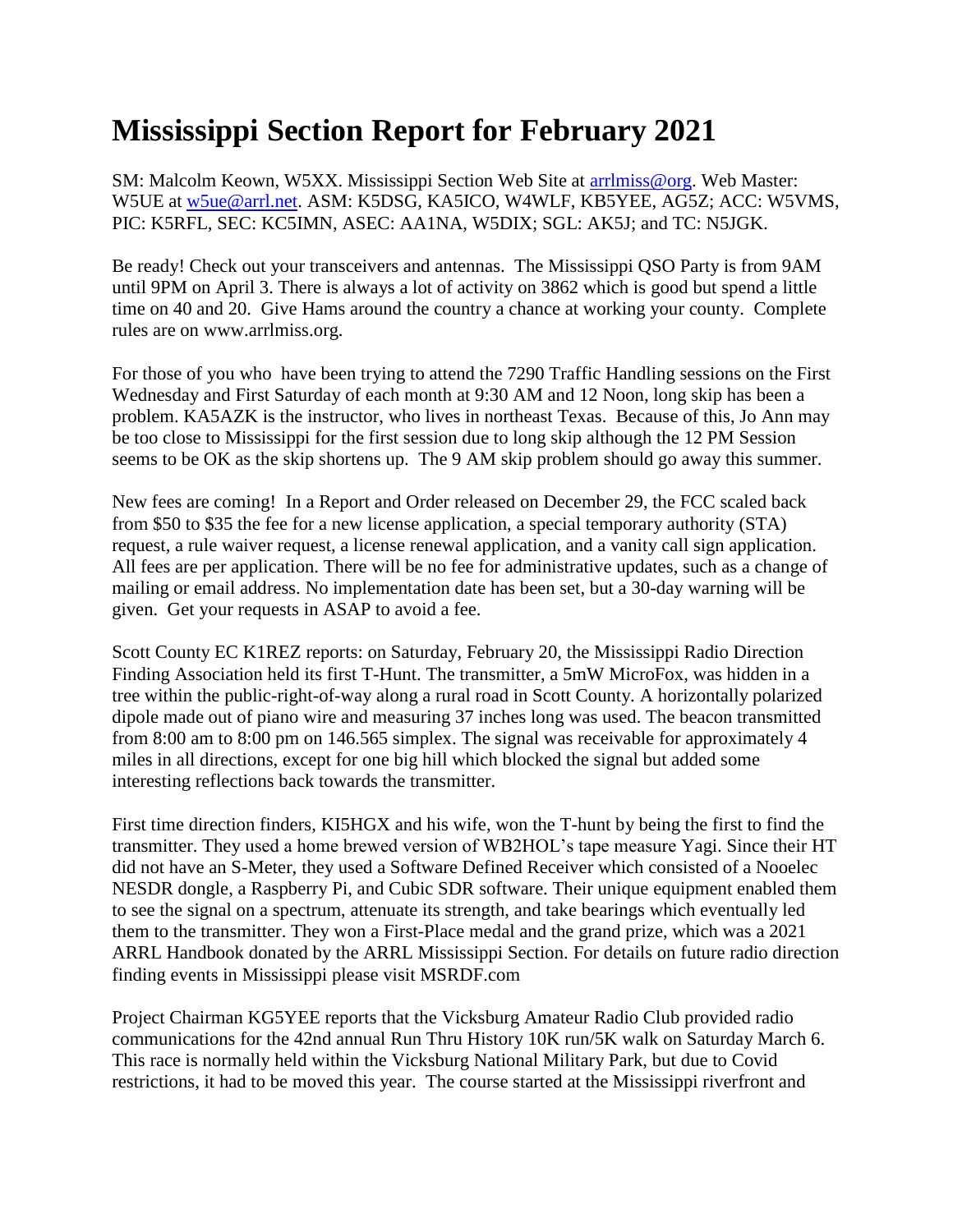wound through some of the old Confederate siege lines. There was a cool breeze, but it was a beautiful sunny morning. Those participating in addition to Jenny were KG5OVR, N5JGK, KC5GIB, KC5GHU, KK5ED, W5WAF, KD5DHR, KC5VTN, K5IMT, K5VXV, N5KWT, and KC5ZCY.

In EC Reports from around the state Carroll County EC KF5IAY reports that ARES operated a net during the winter storm in their area for three days checking roads and assisting motorists.

EC N5AAS advises from Forrest County that ARES sponsored communications for a foot race. They have races scheduled for March and April, and they are planning for and getting ready for hurricane season. They will be practicing digital nets in March.

In Jackson County AEC K9EYZ reports ARES has been actively practicing sending digital traffic over their analog repeater using NBEMS. This practice has generated more interest in digital modes and has generated NTS traffic that they probably would not have otherwise received. They have also started updating their ARES roster including a list of individual radio assets with Two Meter coverage maps for the purpose of revising their emergency communications plan.

From Lamar County DEC KF7DLW advises reports that the Petal Lighthouse Walk and 5K Race went well. Justin wants to personally thank the following operators: AG5AB, NG5C, K5JBA, N5MZ, N5JOZ, KE5KJP, KG4AFY, KF5ZCI, WB5TJK, and KD5XG for their participation. They are now looking for operators for the Hattiesburg 1/2 Marathon and need about 35 operators to cover the course. The date of the race is April 10 starting at 7:00 AM. Please Email KF7DLW at [strmspotter@gmail.com,](mailto:strmspotter@gmail.com) if interested in helping.

And from Lauderdale County EC KB5SZJ reports that the wx5mei-10 is working great, and w5fq-10 is almost ready to go back on the air. They will be holding a Technician class in Clarke County, date to be determined.

2020 was a frustrating year for Mississippi Hams with most events being cancelled or scaled down. As Covid 19 continues into 2021 circumstances promise to be about the same for the first part of this year. Attached for your information below is the current status (updated from last month) of known Ham events in and around Mississippi:

- Acadiana Hamfest, Rayne, cancelled, see [www.w5ddl.org/hamfest](http://www.w5ddl.org/hamfest) for updates.
- 2021 Mississippi QSO Party, April 3, see [www.arrlmiss.org](http://www.arrlmiss.org/) FT8/FT4 this year!
- 7290 Message Traffic Handling Session, April 3 and 7. Sessions at 9:30 and 12:00
- Monroe Hamfest. Cancelled. See you in 2022. POC: w5la@arrl.net
- Mobile Hamfest, May 22. New date. POC: w4nnf@arrl.net
- Hamvention, Xenia, May 21-23, 2021. Cancelled.
- Hamcom, Plano, QRT after 41 Years.
- Black Warrior Hamfest, June 19, 2020, Tuscaloosa, (tentative), POC:KF4DGS
- ARRL Field Day June 26-27, 2021. See Covid rules on www.arrl.org
- ARRL Mississippi Section SET, August 7, Prepare !! POC:KC5IMN
- Shreveport Hamfest. Cancelled for 2021. See you in 2022!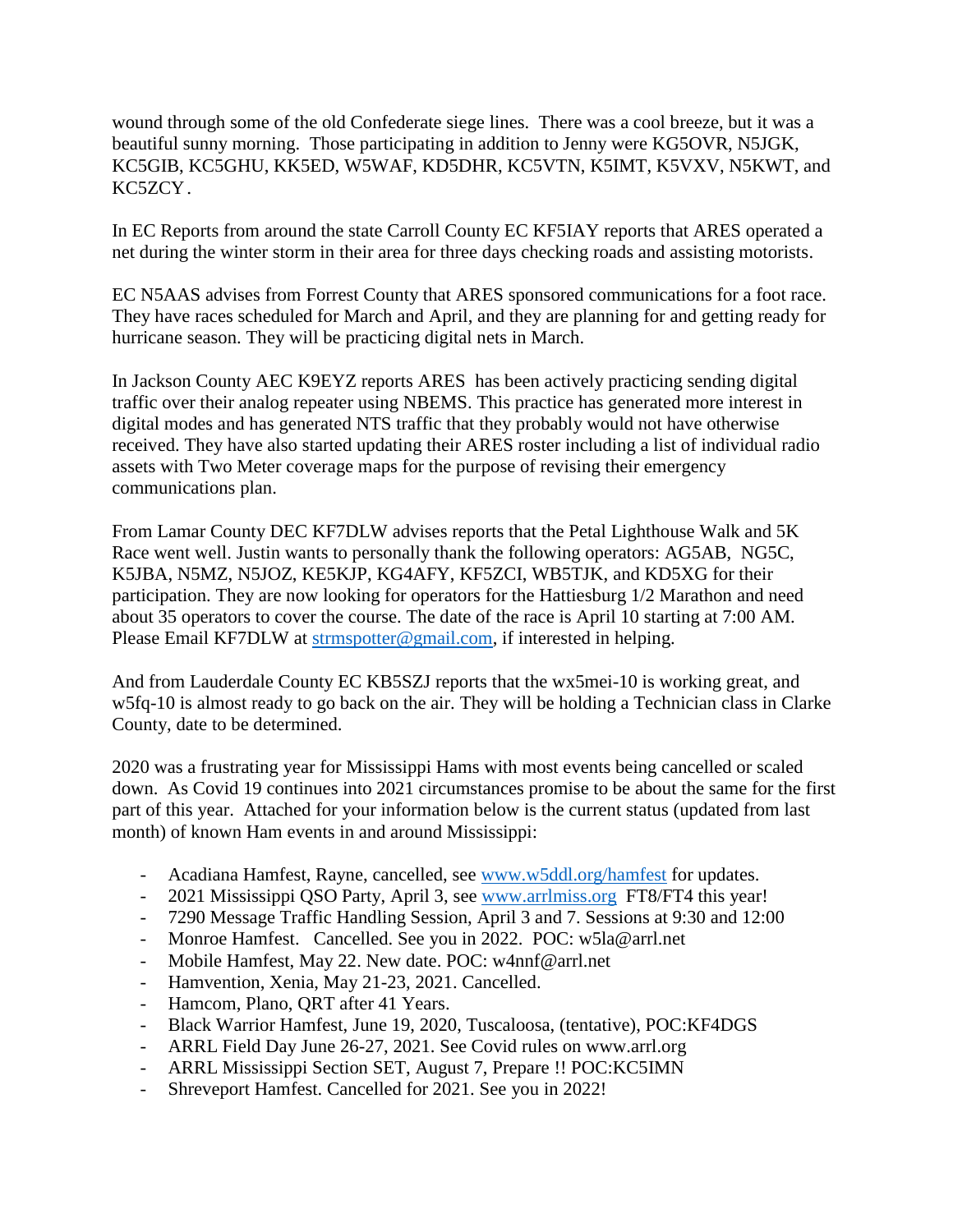- Huntsville, August 20-21, 2021. All systems go. www.hamfest.org
- Jackson County Hamfest, November 12-13. POC [kj4njt@arrl.net](mailto:kj4njt@arrl.net)
- Greater New Orleans, November 13. POC: [Joen5ozq@hotmail.com](mailto:Joen5ozq@hotmail.com)

Anybody have additional information? Thanks to all who helped pull this information together. This list will be updated in future Section Reports.

And congratulations to the following who upgraded in February: KI5LCF, Ken – D'Iberville.

Welcome to the following new Hams in Mississippi in February: KI5NKI, Vaughn – Hattiesburg; KI5NKU, Joseph – Union; KI5NKV, William – Union; KI5NMD, Stephen – Oxford; KI5NME, James – Oxford; KI5NOK, Jonathan – Lucedale; KI5NSM, Gary – Madison; KI5NSO, Cody - Oxford; and KI5NSP, Patrick – Water Valley.

Also welcome the following new ARRL Members in February: KI5BKM, William – Madison; KI5DGY, James – Laurel; KE5GIU, Louis – Bay Saint Louis; KC5HPU, Wayne – Meridian; KI5JNC, Christina – Columbus; KF5KPH, Cynthia – New Albany; KF5KPK, James – Oxford; KI5LCF, Kevin – D'Iberville;W5MLJ, Michael – Ocean Springs; KI5MOK, Mark – Meridian; KI5NBI, Rob – Hattiesburg; KJ6NKA, Bobby – Saltillo; KI5OAL, John – Gautier; WJ5P, Lee – Raleigh; NH7PN, Bryan – Jackson; KG5RSA, Raymond – Water Valley; N5SRT, Roger – Poplarville; KC4TTN, Douglas – Canton; K9TTX, Devon – Tupelo; and KG5ZZZ – Matthew.

ARRL Membership is now 1,014 up 8 from last month. We are holding above 1,000. Let's keep it there! Thanks to all who support ARRL Membership in Mississippi.

And last, but not least, welcome to K7QI as a Technical Specialist. Jim just moved to Picayune from Washington State. Also, welcome to AE5MI and WX5RJ as AECs for Harrison County and K5FIT as AEC for Rankin County.

SEC/DEC Reports for January 2020: KC5IMN (SEC), KF7DLW (SE MS), and KB0ZTX (NW MS).

EC Reports for January: N5AAS (Forrest), N5CRS (Jasper), KF7DLW (DEC - Lamar), K9EYZ (AEC Jackson), AE5FK (Walthall), KF5IAY (Carroll), KA5ICO (Chickasaw), KF5IMA (Lafayette), N5KDA (Adams), AF5NG (Marion), AG5RI (Harrison), KB5SQZ (AEC)(Hinds), KB5SZJ (Lauderdale), KF5WVJ (DeSoto), KB5ZEA (Attala), and KB0ZTX (Marshall).

ACC Report from W5VMS. Scott reminds clubs to check their club record! Make sure the information is current and accurate. A spot check indicates there are a lot of blank and invalid entries within the section. Help is available from w5vms@icloud.com

Also, the 2020 Clubs Annual Report has been printed and is available. A copy of the report was sent to the same POCs, who received the 2021 ARRL Handbooks. If your Club did not receive a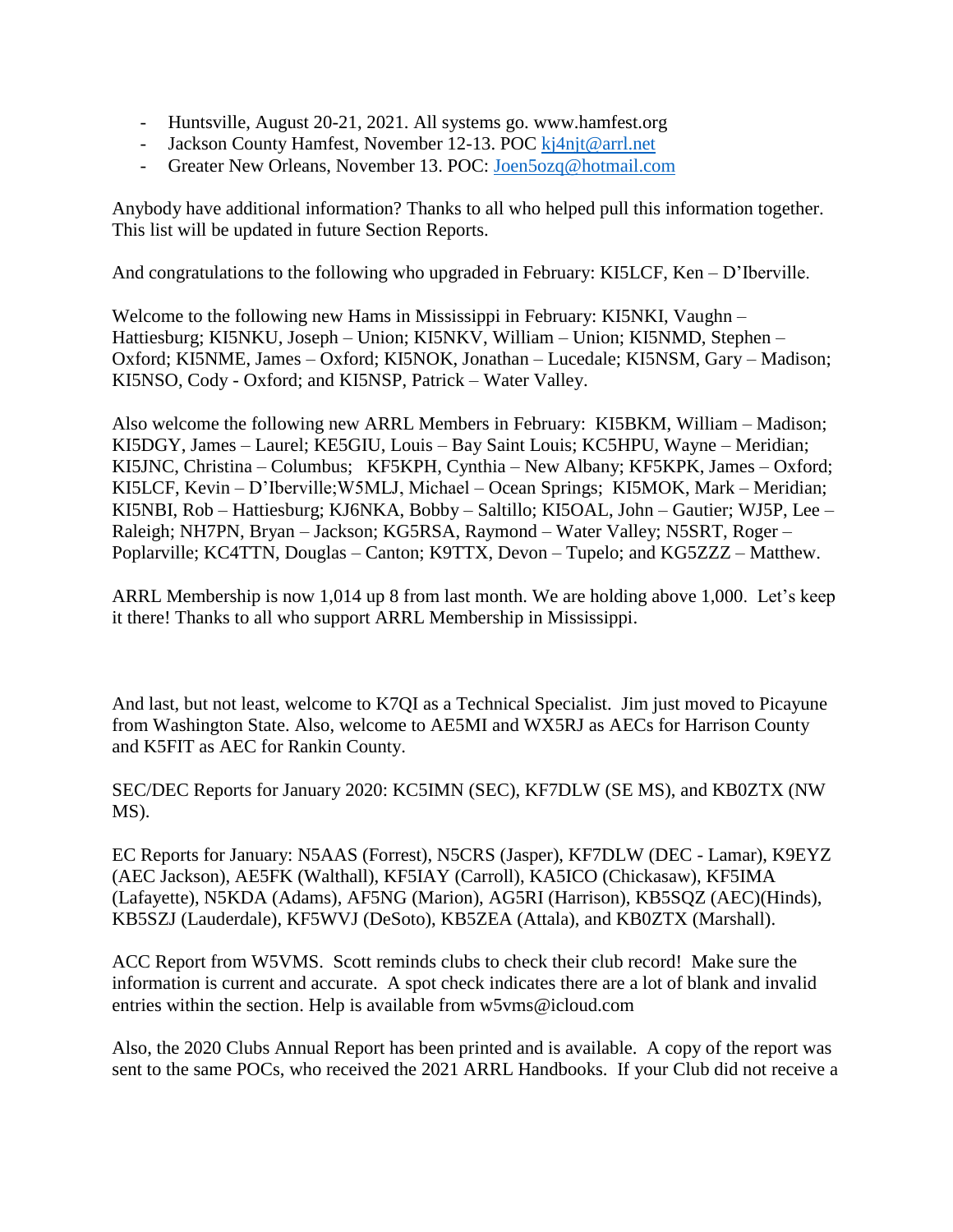copy of this report, please advise either W5VMS or W5XX of a valid mailing address and a copy will be mailed.

Club Newsletter/Reports (Editor): the Meridian ARC Spark Gap (W5MAV)

HF Net Reports – sessions/QNI/QTC (Net Manager) Hattiesburg ARC 10M Net 4/35/0 (KD5XG) K5TAL 80M Net 4/57/0 (WV5Q) Magnolia Section Net 28/1155/2 (KA5ICO) MS Baptist Hams Net 4/19/0 (WF5F) MSPN 28/2355/21 (W5JGW)

VHF Net Reports - sessions/QNI/QTC (Net Manager)

Adams County ARES 4/52/0 (N5KDA)

Attala County ARES 1/3/0 (KB5ZEA)

Capital Area Emergency Net 4/51/0 (K5XU)

Central Mississippi ARES Training Net 4/53/7 (KG5SQZ)

DeSoto County Training and Information Net 4/111/0 (KF5WVJ)

Delta ARA Net ?/157/0 (KF5IAY)

Forest County ARES 2/24/0 (N5AAS)

Harrison County ARES 1/8/0 (AG5RI)

Hattiesburg ARC 2 M Net 4/52/4 (KD5XG)

Hattiesburg ARC 2 M Simplex Net 1/14/0 (KD5XG)

JARC Emergency Net 4/48/0 (K5XU)

Jackson County ARES 5/60/5 (K9EYZ)